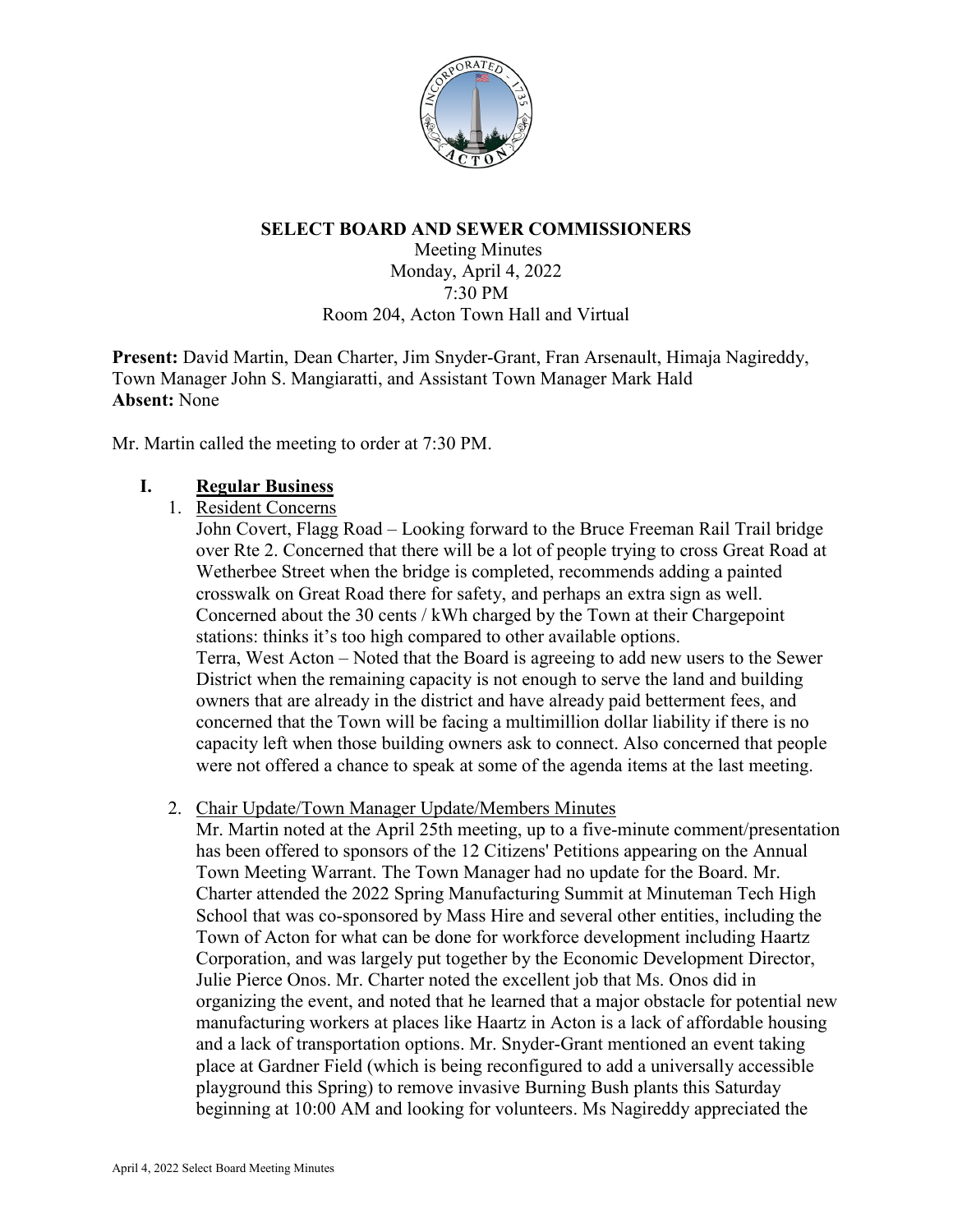

efforts of the Town Hotline and email group assisting renters looking for resources in town, and noted that the Housing and Climate Justice for Acton group had a big outreach event last weeekend where they reached out to renters and let them know about these resources.

# **Public Hearings**

- 3. Gas Main Petition, National Grid, 100 Powder Mill Road
	- Representing National Grid was Mary Mulroney. National Grid is requesting to install and maintain 2-inch plastic piping from the existing 4-inch plastic piping on Powder Mill Road from High Street at 76 Powder Mill Road to the Acton Water District treatment plant property. Mr. Snyder-Grant outlined a letter just received from Chris Allen of the Acton Water District, in which he noted that the District uses the natural gas in a heating phase of the water treatment, and that this would not increase the supply of gas, just replace the existing line by routing it through a better location.

Judy Hodge, High Street – didn't know what the hearing was about but encouraging not to approve new service for natural gas and to move away from using it. Judith Aronstein, Gregory Lane – asked if there were other options other than natural gas for the Water Treatment Plant. Mr. Snyder-Grant has a future meeting with the Acton Water District to explore energy alternatives and to discuss reducing their carbon footprint.

**Mr. Charter moved, seconded by Ms. Arsenault to close the public hearing, and voted unanimously. It was moved and seconded to approve the gas main petition for National Grid and voted unanimously.**

#### **II. Sewer Commissioners**

4. Discuss Tiered Fee Structure for Sewer Privilege Fees

Mr. Martin recapped that at a previous Sewer Commissioners' meeting, the Commissioners discussed adding additional tiers for the privilege fees. There is currently a two-tiered system, with 1-2 bedrooms paying \$20,000, and 3+ bedrooms paying \$30,000. Mr. Martin is looking for the Board's input into a payment system with three (or more) tiers. Mr. Charter generally supports more tiers in the fee structure. Mr. Snyder-Grant mentioned that the fees may be more for the larger bedroom houses being constructed. Mr. Martin commented that they could make the fee less for the two-bedroom units, and cap the fee at \$45,000, but increase the fee to an additional \$7,000 per bedroom for up to six bedrooms or more. Ms. Arsenault agrees with adopting a tiered system and feels a fee of \$10,000 for a one-bedroom unit is appropriate. Mr. Martin noted that a one-bedroom unit is not charged per person. Ms. Nagireddy is comfortable setting \$15,000 for a one-bedroom unit. Alissa Nicol, School Street – urges not to go down to \$10,000 for a one-bedroom unit, and not increase for over a six-bedroom unit since bedrooms are being used as home offices as well.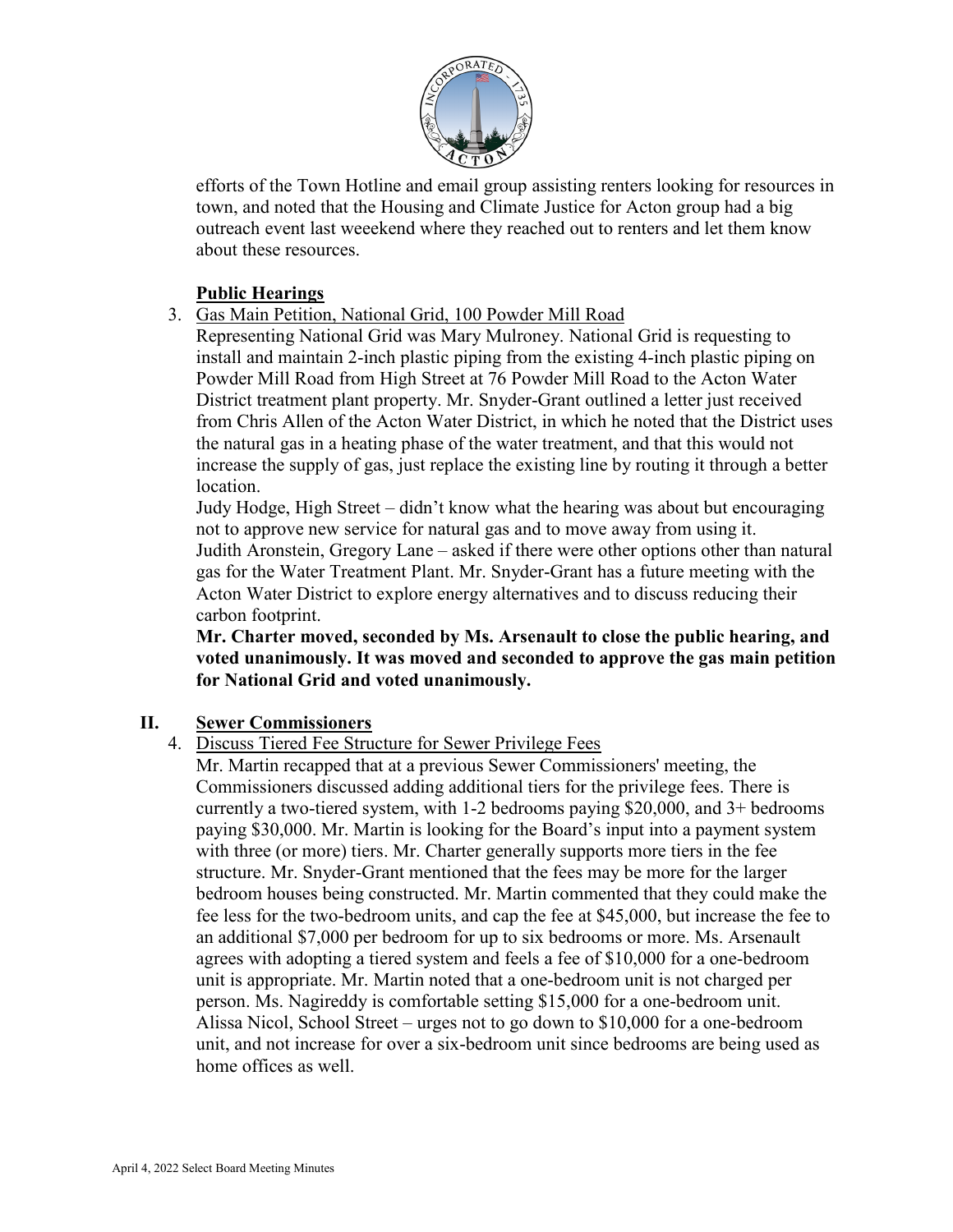

Mr. Snyder-Grant suggested a compromise proposal: \$14,000 for a one-bedroom, \$22,000 for a two-bedroom, \$30,000 for a three-bedroom, \$38,000 for a fourbedroom, and \$46,000 for a five-bedroom.

Terra, West Acton – questioned what the \$30,000 is being used as for the betterment fee for new houses, and would prefer the Board wait for the price documentation in writing before they vote and approves the higher amount for more bedrooms, concerned the town is taking care of developers and increasing the population and not taking care of current residents and adding liability to the town.

# **Mr. Charter moved, seconded by Mr. Snyder-Grant to approve the change to the privilege fees to \$14,000 for a one-bedroom unit and increase \$8,000 for each additional bedroom unit with no cap and approved unanimously.**

5. Discuss Request for Parker Street Sewer Connection

Representing the request for 68 Parker Street sewer connection is Attorney Lou Levine. The owner has been discussing with town staff and the ACHC the notion of tying the 76 apartments into the sewer district for a reduced privilege fee in exchange for deeding some of the apartments as affordable. 100% of the units would be deeded to be affordable for those earning 60% of the Area Median Income (AMI) for 10 years, and 8 of the units would be deed restricted for 80% of the AMI for 30 years. Only the 8 units restricted for 30 years would be eligible for the state Subsidized Housing Inventory (SHI), which is the list that keeps track of our state-defined affordable housing count. Keeping that count above 10% is what allows the Town additional flexibility in dealing with future 40B housing proposals. It would be a condition of this deal that the state DHCD would approve these 8 units before the sewer connection could be made. Tenants pay electricity which costs tenants approximately \$60-200/month depending on the time of year (the heat is electric). The electricity costs plus the rents mean that most tenants are paying total housing costs that would be reasonable (by state definitions) for people earning 50% of the AMI. There is very little rental housing available in the area for people that earn at these levels. There is a treatment plant on-site that is close to failing. Tenants have been residents in the units for 30 years and the owner is looking to avoid having to increase rent for the low-income apartments by connecting to sewer. The owner would construct a pump station and would turn it over to the town. Mr. Martin noted that for comparison, with 40B housing, where 25% of the units are deeded affordable, the Board has in the past waived 25% of the privilege fee. For AHA constructed apartments, where all units are affordable, the Board has typically waived all of the privilege fees. Mr. Martin asked Board Members if they are interested in waiving part of the privilege fee in this situation, which is neither a 40B nor an AHA project. Mr. Snyder-Grant commented that he is in favor of the general idea of creating additional affordable housing without having to construct new units, but asked if the cost in lost privilege fees is reasonable to create this affordable housing, which will be time limited (10 years for most of the units, and 30 years for 10% of the units). He is also concerned that adding 76 units to the sewer system, in a situation where we are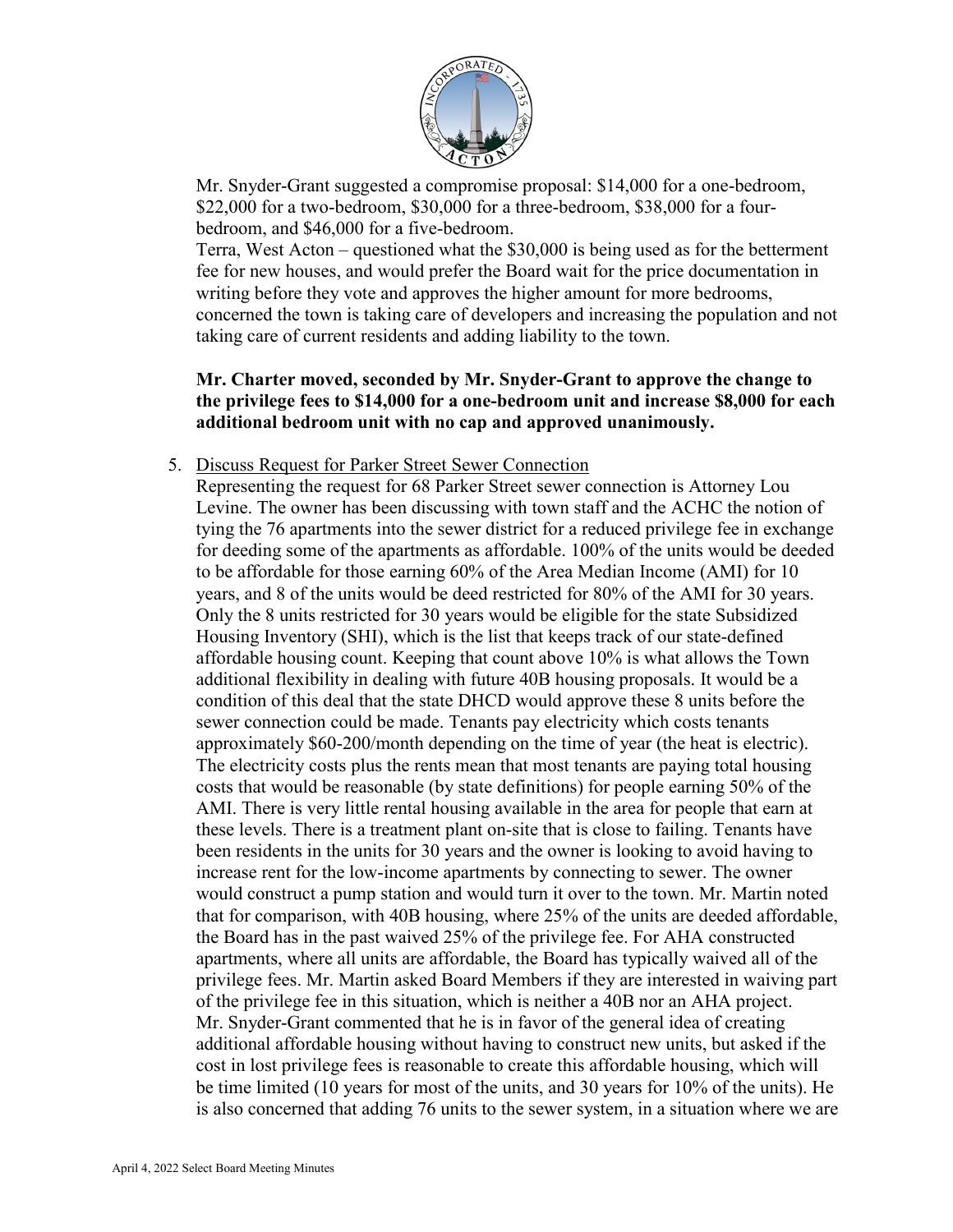

not required to provide a connection, will not leave enough capacity for those already in the sewer district but not connected yet, where we are required to provide a connection. What we saw in the recent sewer commissioner's presentation is that adding an extra onsite rapid infiltration basin (RIB) would probably be just enough to serve those that we are required to provide connections to. Adding these 76 units may end up requiring adding more capacity to the existing WWTP beyond that onsite RIB, and that will be very expensive for those currently connected to the system, since it would require gaining control of land elsewhere to put in additional RIBs, and adding the infrastructure to connect to that RIB. Mr. Levine suggested that the applicant was willing to pay for twice the cost of any inflow and infiltration (I&I) work that would be needed to compensate for the load of adding 76 additional units into the sewer system, and suggested that this would be a good approach for any future requests by applicants outside of the Sewer District to connect to the system. Ms. Arsenault questioned what would be the restriction putting the units on the Subsidized Housing Inventory – Mr. Levine noted that they cannot predict the time frame. Ms. Nagireddy asked if we were required to add the 76 units to the sewer district. Mr. Martin explained that we did not: we are only required to add units that are already in the sewer district, in a first-come first-served basis. Ms. Nagireddy commented on her concern about putting pressure on the current capacity of the Waste Water Treatment Plant. In response to a query from Ms. Naggireddy, Mr. Martin suggested that a rough calculation is that the 76 units might represent between one tenth and one fifth of our remaining capacity. Mr. Martin noted that one important benefit of this arrangement is adding units to the SHI, and that we are currently just under the 10% threshold that the state uses to regulate the level of control we have over 40B projects. Mr. Charter noted concern about capacity levels, and feels that at a previous meeting the Board approved a private development for a sewer connection with multiple expensive houses, and feels that the Board should approve this arrangement that would help preserve affordability of housing. Mr. Martin noted that the Board can approve a fee in lieu of privilege and net more capacity because of the proposed funding of I&I work.

Alissa Nicol, School Street – came to the meeting concerned about the capacity issue, and glad to learn that the proposed I&I work may resolve the capacity issue, expressed concern about the maintenance of the affordable units, and noted that the sewer rates in Acton are the highest in the state, and thus connecting the property to sewer will make the housing costs go up to the point where they will not be affordable any more. Even more concerned that connection to the sewer will incent the owner to demolish the affordable apartments to create luxury apartments in the future.

Rick Benderson, owner of the apartment complex for the past 35 years commented on working to keep the apartments affordable, and is in jeopardy of having the current septic system failing. If he has to spend the money to update a new system he may have to increase the rent, and does not want to make the units unaffordable. He notes that all but one of his tenants already would qualify for the 60% AMI limits.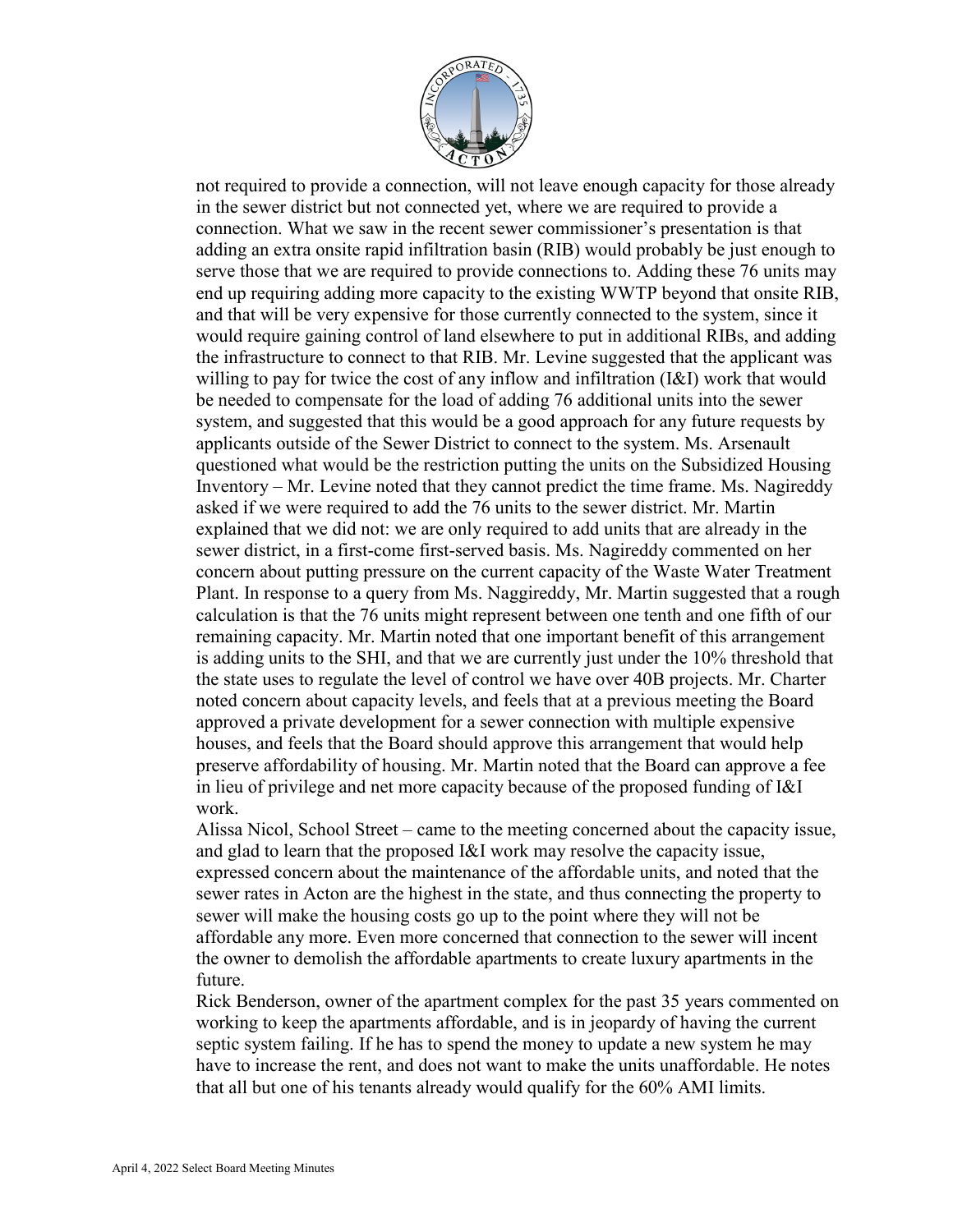

Kim Kastens, Pope Road – questioning the location of the property located next to Fort Pond Brook and an AWD wellfield downstream of that, and noted the risk to the public water supply and that connecting to the sewer could help protect the waters of Fort Pond Brook.

Lara Plaskon, Regional Housing Services Office – commented on the requirements for the units to be considered as part of the Town's SHI, and that to be marketed through DHCD affirmative fair housing marketing standards they would have to be vacant, and appliances with 10 years of life or less would need to be replaced by the owner, and to meet the standards there would have to be eight vacant units. Terra, West Acton – questioned if the two houses that are along the proposed new sewer line would have to pay a betterment, and if they did want to connect it would need a town meeting vote to extend the district, encourages to keep the units affordable, would like to see it in writing to keep units affordable in perpetuity or provide a right of first refusal, commenting that the town has an obligation to first provide capacity to those who have paid their betterment fee. Mr. Martin explained that there would not be a betterment for those two houses, but that if they wanted to connect they would need to pay a privilege fee, and that no Town Meeting vote would be required.

Mr. Snyder-Grant questioned about the size of the units being under the minimum for DHCD regulations. Mr. Levine explained that he spoke with the DHCD about the size issue, and learned that these are not hard and fast rules, but instead are guidelines to help ensure that developers don't build overly small units. This case is different because these are existing units, but there is no promise in any case that these units will be accepted by the DHCD. This issue, or other issues, may create problems at the DHCD. Mr. Levine is committed to working with the DHCD and the owner to do what can be done to resolve any issues. Mr. Levine is reasonably confident based on his experience and his conversations with the DHCD that these units will be able to end up on the DHCD. Mr. Snyder-Grant suggested that a better use of staff time might be having town staff help encourage the creation of a package treatment arrangement for other neighboring buildings and houses to connect which could assist with capacity issues. Mr. Levine asserted that any treatment plant would be more expensive than a sewer connection with reduced privilege fees, regardless of how many additional units connected. Mr. Martin agreed that his analysis is the same: that the carrying costs of a package treatment plant would be much higher than ongoing sewer fees.

Ms. Nagireddy questioned if the sewer rates would impact rents, Mr. Levine noted that sewer fees (and package treatment maintenance costs) are paid for by the building owner and not the renters directly; but that if they had to replace the septic system it would end up effecting the rents to cover that increased cost, but waiving the privilege fee would assist in keeping the units affordable.

Mr. Charter feels that the Board could direct the Town Manager to put together a Memoradum of Understanding. Mr. Martin noted that the Board can give the Town Manager general or specific limits and goals, and then let the Town Manager and staff work on negotiating an MOU. Ms. Nagireddy is generally in favor of proceeding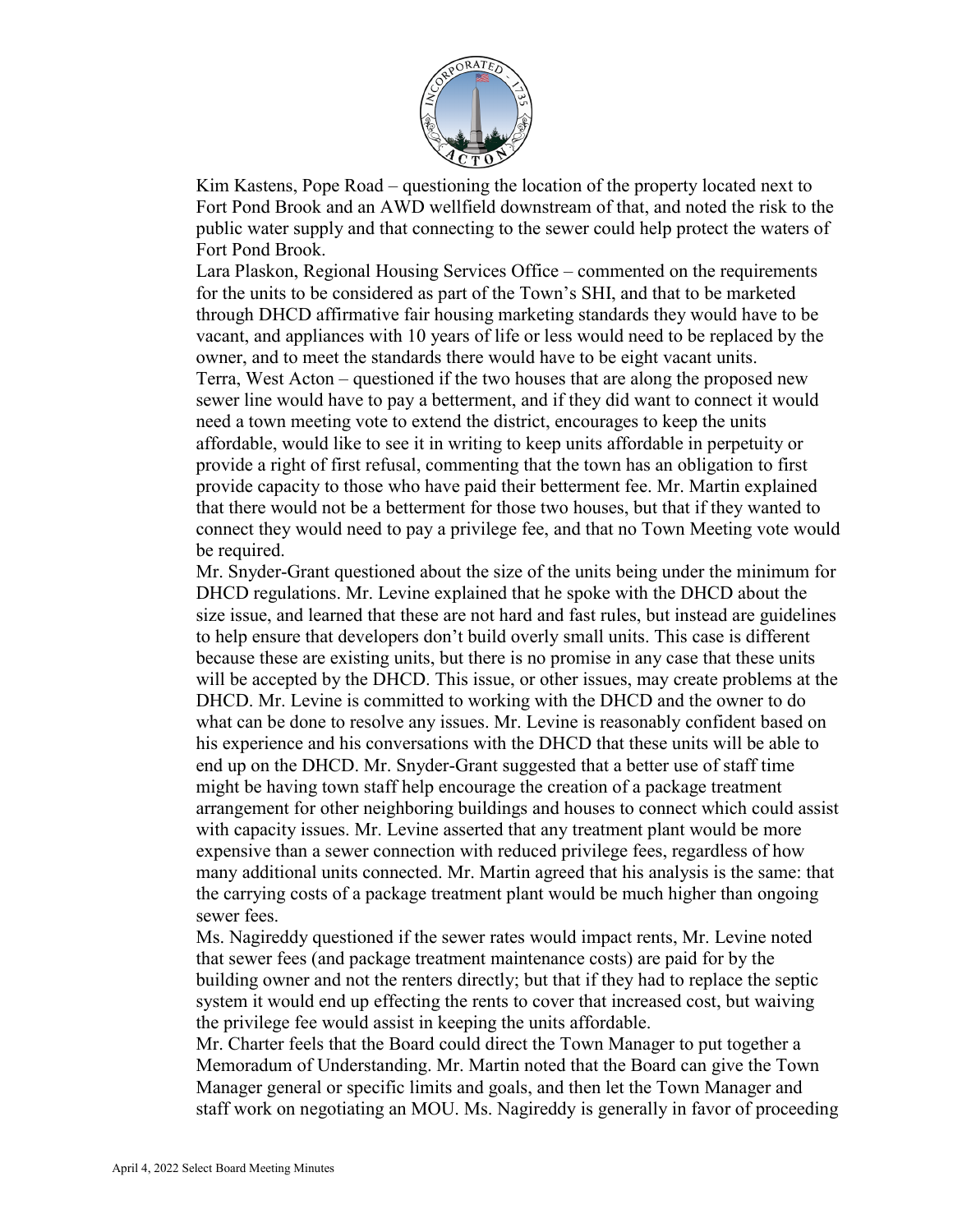

with this plan. She wondered how much impact I&I work could have and is looking forward to staff developing this analysis. Mr. Martin suggested that the Town use a two-to-one standard, where the cost of sufficient I&I to offset the extra usage would be calculated, and then the charge to the applicant would be twice that. Mr. Snyder-Grant commented that the I&I is not the way to go in general because there is a limit to how much can be done with I&I and it is unclear to him that there is even enough I&I capacity to cover the 76 units. In any case, the Town has been funding its own I&I work, and seeing benefit from it, and that's a better way to pay for it than trading off I&I work for addding new users. Mr. Snyder-Grant noted how wonderful it's been that there has been naturally affordable housing there for the last 35 years, but that period may be coming to an end. He noted that the owner could have seen the potential for the septic to fail, and should have been funding a replacement reserve. He is sad that this naturally affordable rental situation may not be able to keep going, but he thinks we should not give up sewer capacity in attempt to preserve the rent structure. Mr. Martin wondered in response what we are saving this capacity for – that the existing owners in the sewer district have had 20 years to hook up, and it seems unlikely to him that most of them will. We have an opportunity to improve the water quality here: why wouldn't we take it? Mr. Snyder-Grant noted that there are a number of places we have discussed using our remaining capacity for, and that keeping us from the extremely hight costs of major system expansion seems an important goal. He also expressed his unhappiness with any of the ways forward, and suggested waiting until a subsequent meeting to take a vote, to allow staff and the applicant more time to develop key missing information.

**Mr. Charter moved, seconded by Ms. Nagireddy to ask the Town Manager to produce a Memorandum of Understanding with Parker Street Apartments to allow them to hook into the sewer system with all infrastructure provided by them and a fee in lieu of privilege to cover twice the rate of Inflow and Infiltration ("I&I") of the expected discharge dependent upon the Department of Housing and Community Development certificate accepting units into the subsidized housing and voted 4-1 (nay – Mr. Snyder-Grant).**

#### **New/Special Business**

6. Consider Including an Archaeological Bylaw Article in Town Meeting Warrant Presenting the Historical Commission request for an Archeological Bylaw is Bill Dickenson and Bob Ferrara. The proposed bylaw is intended only for large parcels of undisturbed land, and not for current residential existing parcels for minor work for earth removal. The bylaw is triggered when an application intends to disturb greater than 15,000 square feet for high sensitivity areas and greater than one acre in moderate sensitivity areas.

Mr. Snyder-Grant questioned if it passes at Town Meeting when would the bylaw take effect and would it affect projects already in progress, especially the solar project at the WR Grace property. Mr. Dickenson commented that any plans that have not been permitted may be affected if their project falls on the sensitivity scales, but would defer that to the Planning Division.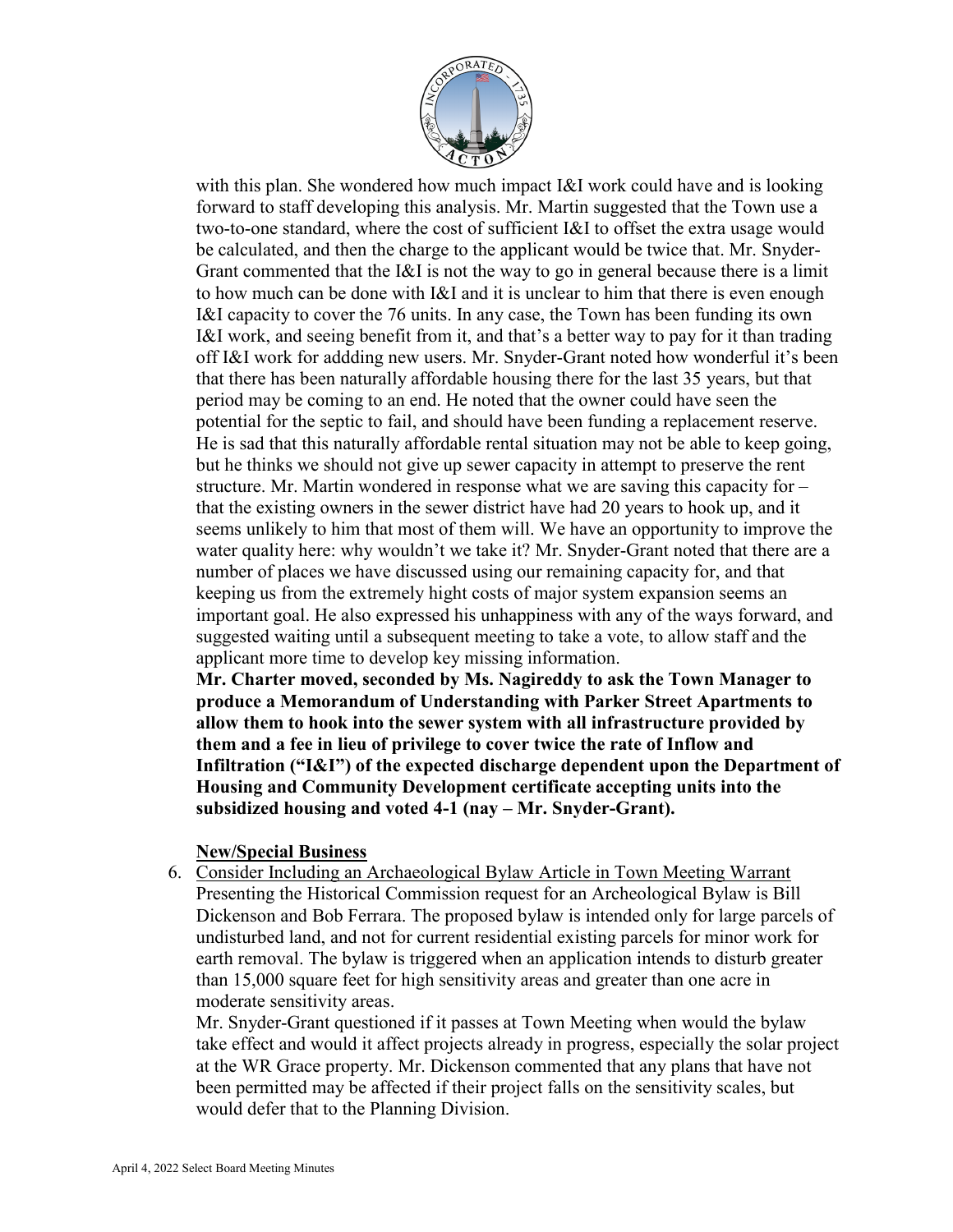

Mr. Charter questioned what deems land undisturbed if has been previously disturbed due to ground clearings in the past.

Mr. Martin questioned what year time frame would be considered for disturbed land, for post-contact map and what the appeal process would be, Mr. Dickenson and Mr. Ferrara will follow up how the appeal process if it would go through the Massachusetts Historical Commission and will follow-up with questions from the Board.

**Mr. Charter moved, seconded by Ms. Arsenault to add the Archeological Bylaw Article to the warrant and was voted unanimously.** 

## 7. Initial Review of Town Meeting Article List

Mr. Martin previewed the upcoming process, including the plan to vote on recommendations at the upcoming meeting on the 25<sup>th</sup>. Mr. Snyder-Grant inquired when warrant articles would be assigned to Select Board members. Mr. Martin explained that's usually done as articles are voted on.

Mr. Hald gave an overview of the proposed warrant articles for the Town Meeting which will start on May 16 and is anticipated to last two nights, May 16 and May 17. A spreadsheet was reviewed that listed each article. Mr. Martin noted if the Community Preservation Committee does not plan on funding the Woodlawn Chapel rehabilitation, the related Citizens' Petition might be removed by the petitioner. Jo-Ann Berry, Town Moderator, agrees that the division of the articles in to two nights is helpful, and asks for the Board's support in holding to that plan. She will hold a coordination meeting, including the citizens' petitioners, the week before Town Meeting and encourages filming the warrant articles with Acton TV two weeks before Town Meeting. On inquiry from Mr Kadlec, Mr. Hald explained that because there was no standard protocol developed by the Town for sanitizing the clickers, the current plan was to not use the clickers to support people feeling safe at Town Meeting. Mr. Hald noted that this was the plan even though there was no requirement from the state to NOT use clickers. Mr. Kadlec noted the difficulty of getting tellers recently, and recommended the use of clickers to keep the moving along, especially with the large number of citizen petitions and articles that require two-thirds votes. Mr. Charter requested to reconsider the plan to not use electronic voting, as he feels more people are honest in their voting choice under anonymity. On the safety issue, he thinks we should have had a protocol for some time, since even though Covid is unlikely to spread via handling objects, there are other diseases that can. On query from Ms. Arsenault, Mr. Martin explained that Acton TV would film videos for each warrant article, and Mr. Half explained that by agreement with Acton TV, there are three dates in late April and one in early May. Mr. Mangiaratti and Mr. Martin will work on a tentative assignment of articles to Select Board members before the next meeting.

8. Discuss Adding an Electric Vehicle Charger to the North Acton Fire Station, 68 Harris Street and Discuss Rate of Charge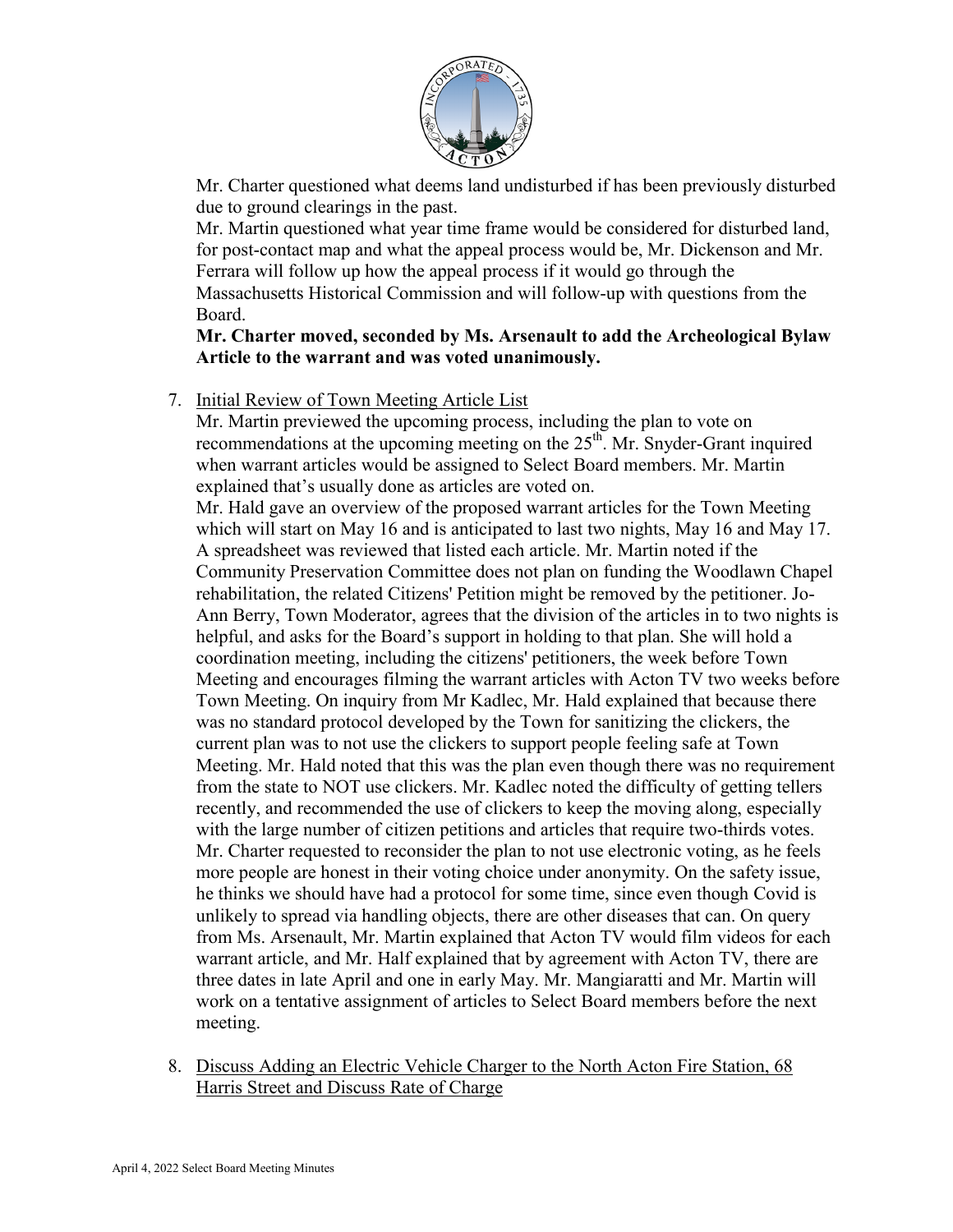

Mr. Mangiaratti announced the installation of an electric vehicle charger and is requesting the rate to be set to be the same as the ones in the municipal lot at \$0.30/KhW hour.

Mr. Charter noted that our plan has been to set rates that cover the operating costs for the Town, and that we do not have an obligation to have rates that are lower than provided elsewhere. In answer to query from Mr. Snyder-Grant, the Town will revisit the rate after Acton Power Choice electricity rates re-set in the Fall and there are fees to be paid to ChargePoint There was a brief discussion of charging by the hour versus charging by kWh.

**Mr. Charter moved, seconded by Ms. Arsenault to approve the charging rate at 30 cents/KhW hour and was voted unanimously.**

- 9. Board Members to Announce Nominees for the Colonel Francis Faulkner, Sr. Exemplary Volunteer Award and Date of Volunteer Ceremony and Reception Board Members announced their nominees for the annual Colonel Francis Faulkner, Sr. Exemplary Volunteer Award. Mr. Martin nominated Kyra Wilson Cook, Mr. Charter nominated Charles Kadlec, Mr. Snyder-Grant nominated Xuan Kong, Ms. Arsenault nominated David Honn, and Ms. Nagireddy nominated Leela Ramachandran.
- 10. Eagle Scout Court of Honor

The Board received a request for a Member to attend three upcoming Eagle Scout Court of Honor ceremonies at NARA Park on three separate dates. Mr. Snyder-Grant will attend the ceremony for Tyler Robb and Sidharth Diwidi on May  $15<sup>th</sup>$ , Mr. Martin will attend the ceremony for Sidharth Krishna on May  $22<sup>nd</sup>$ , and Ms. Arsenault will attend the ceremony on June  $12^{th}$ .

11. Discuss Change of Town Meeting and Town Election Dates

The Board discussed changing the Annual Town Meeting date to the first Monday in May, which would be one week before the Boxborough Annual Town Meeting, and moving the Annual Town Election to the Tuesday immediately preceding the first Monday of May. A warrant article is necessary for Town Meeting to vote on the changes. Some discussion about when Town Election would NOT be the last Tuesdy in April (which is when the first Monday in May is May 7, and the proceeding Tuesday would be May 1). **Ms. Arsenault moved, seconded by Mr. Snyder-Grant to adopt the language in the article to move the Town Election and Town Meeting by one month and voted unanimously.**

12. Consider Approving Charge for Human Services Committee

Ms. Arsenault outlined the proposed charge for the Human Services Committee stemming from recent discussions including tenant advocacy. Mr. Charter questioned the problem that is arising that requires the proposed committee. Mr. Arsenault would like to consult with several town agencies for the members of the committee for any issue that arises and would be vetted through the Volunteer Coordinating Committee.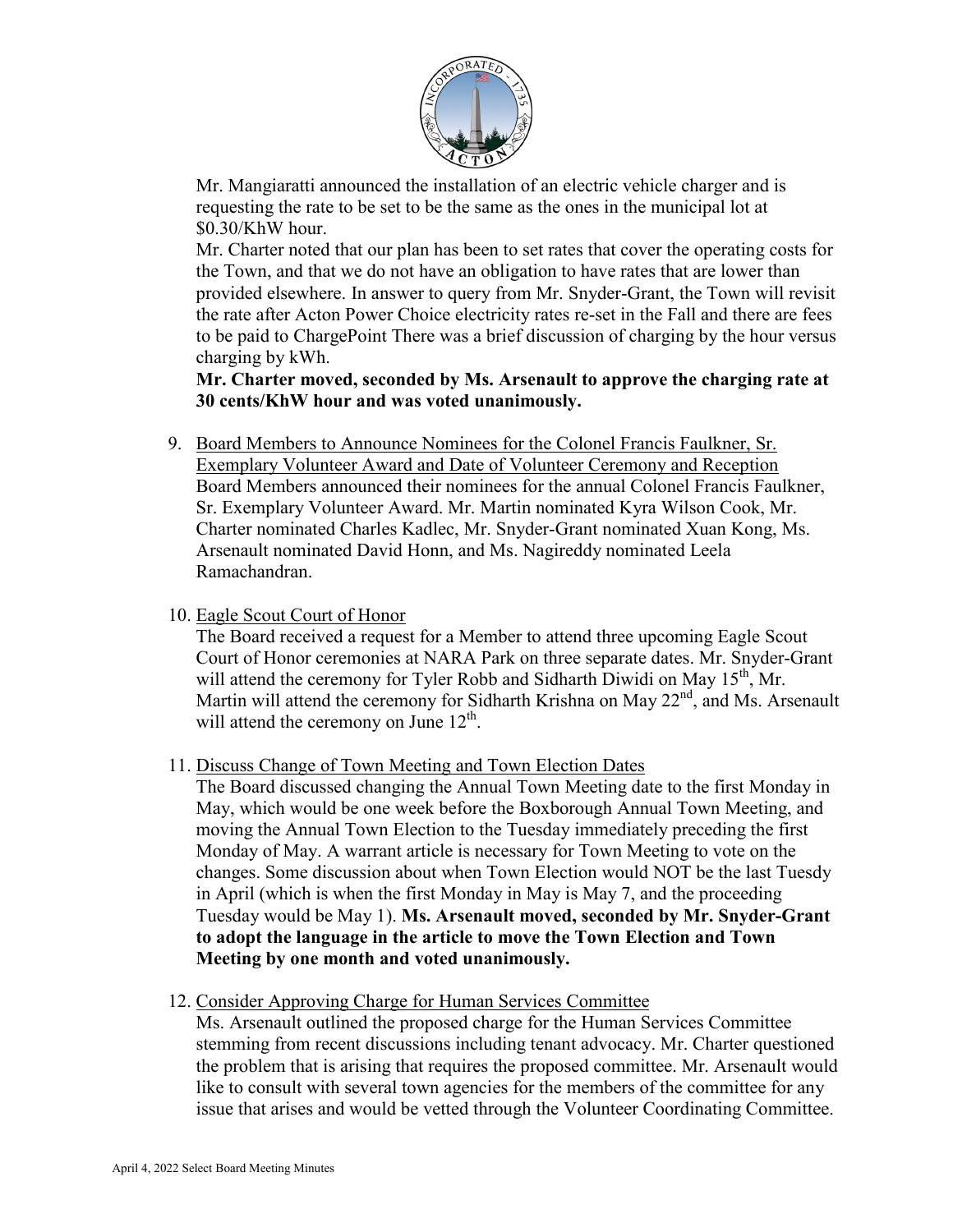

Mr. Charter feels having a Committee available to help people connect to the available resources would be helpful.

Charlie Kadlec commented on being concerned that the committees listed as members of the Human Services Committee be sent the proposed charge for their comment, and concerned about adding additional meeting dates and time for the large committee membership to make a quorum.

Mr. Snyder-Grant commented that in the last year the Volunteer Coordinating Committee has had more new committee members appointed than have left committees, and suggested having a tenant included as a committee member to help connect the goal of the charge and the tenant work. Mr. Martin suggested listing within the charge the goals and priorities addressing issues for renters or tenants. **Ms. Arsenault moved, seconded by Mr. Snyder-Grant to approve the charge establishing a Human Services Committee with the addition of stating that a quorum will be satisfied with the majority of members currently appointed and voted unanimously.** 

13. Discuss Plan for Printed Legal Advertisements and Potential Home Rule Petition Mr. Mangiaratti announced that the Beacon will cease print circulation in May, and the backup publication for Acton is now the Lowell Sun. Massachusetts General Laws require a publication for legal notices in a circulated paper and an online searchable digital posting for the same paper, which the Lowell Sun provides. A challenge is that the Lowell Sun is more expensive. There is also the Boston Globe and the Action Unlimited, but the Action Unlimited does not appear to satisfy all requirements because of the limited searchability of their database, and the Globe is much more expensive. Mr. Mangiaratti announced that he is working with Town Counsel on a Home Rule Petition to allow the Town to advertise exclusively on electronic platforms. Mr. Charter questioned if the Town could have a link on the town website for public hearing notices, Mr. Mangiaratti is looking into that option as well.

**Mr. Charter moved, seconded by Ms. Nagireddy to add an article to the warrant to request a Home Rule Petition to allow us to advertise digitally only and was voted unanimously.** 

14. Discuss Wastewater Solutions for Great Road

Mr. Mangiaratti updated the Board regarding the discussion of wastewater solutions for Great Road, especially with the Economic Development Committee. The Board allocated \$100,000 in 2022, and started working on an Request for Qualifications (RFQ). A few years ago, Town Meeting approved a town-wide water study, and \$40,000 was allocated to the Water Resources Advisory Committee (WRAC) to get started on this work. The manager met with WRAC to discuss combining these efforts by modifying the RFQ to include a water study focused on Great Road as an alternate bid item. The WRAC presented this idea to the Board earlier this year, with a favorable disposition from the Board. Since then, there has been active discussion between members of the WRAC and the Town Manager on the details of the RFQ,